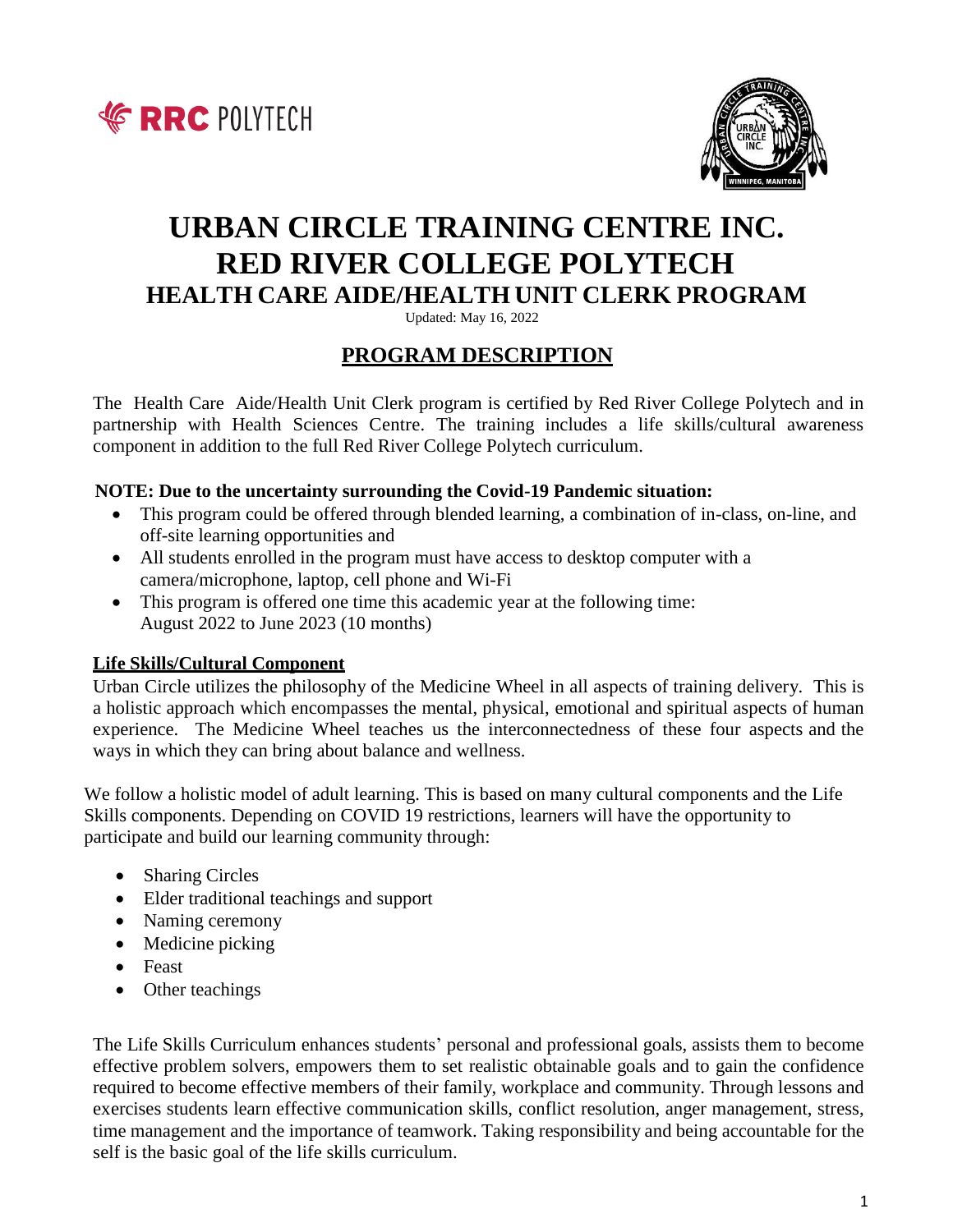#### **Academic Component**

The Health Care Aide/Health Unit Clerk program will have a dual purpose. First, it will prepare a health care worker who, under the supervision of a registered nurse, assists hospital patients, personal care home residents, or home care clients with meeting physical, emotional and social needs. Through theory classes, skills lab, and clinical experience, the program will provide students with the knowledge and skills needed to work effectively in any health care setting. Secondly the program will provide students with the knowledge and skills required to function as a unit clerk in a health facility through a blend of: beginning level computer skills, medical terminology, and theory and practical courses directly related to the roles and responsibilities of unit clerk.

Graduates of this program will be eligible for employment in a variety of settings, including:

- Acute care hospitals
- Extended or long-term care hospitals
- \* Personal care homes
- \* Community or home care agencies

## **ENTRANCE REQUIREMENTS**

\*Grade 12 with English 40S; or Mature Grade 12 Diploma; or GED equivalent

\*Demonstrate fluency in written and spoken English

\*Successful completion of the prescribed reading skills test at the required competency level

\*Good physical and mental health

\*Immunizations are required of all students and must commence as indicated upon notification of acceptance into the program

\*submit current and acceptable criminal record check, child and adult abuse checks

## **REQUIRED COURSES**

| <b>Medical Terminology</b>              | 50 <sub>h</sub> |
|-----------------------------------------|-----------------|
| Introduction to Microcomputers          | 40h             |
| <b>Health Care Delivery</b>             | 30 <sub>h</sub> |
| <b>Interpersonal Relationships</b>      | 40h             |
| Growth and Development                  | 20 <sub>h</sub> |
| Introduction to Gerontology             | 40 h            |
| Caring for the Clients in the Community | 20 <sub>h</sub> |
| Long-Term Care                          | 45h             |
| <b>Safety in Health Care Settings</b>   | 30 <sub>h</sub> |
| Activities of Daily Living Part 1       | 40h             |
| Activities of Daily Living Part 2       | 40 h            |
| Introduction to Order Transcription     | 40h             |
| Diagnostic & Therapeutic Orders         | 40h             |
| Admission-Transfer-Discharge            | 40h             |
| Non-Violent Crisis Intervention         | 8/14h           |
| Clinical Practice 1 (Health Care Aide)  | 240 h           |
| Clinical Practice 2 (Health Unit Clerk) | 240 h           |

#### *Additional Workshops will include:*

| CPR/1 <sup>st</sup> Aide               | 8 Course Hours  |
|----------------------------------------|-----------------|
| PHIA (personal Health Information Act) | 16 Course Hours |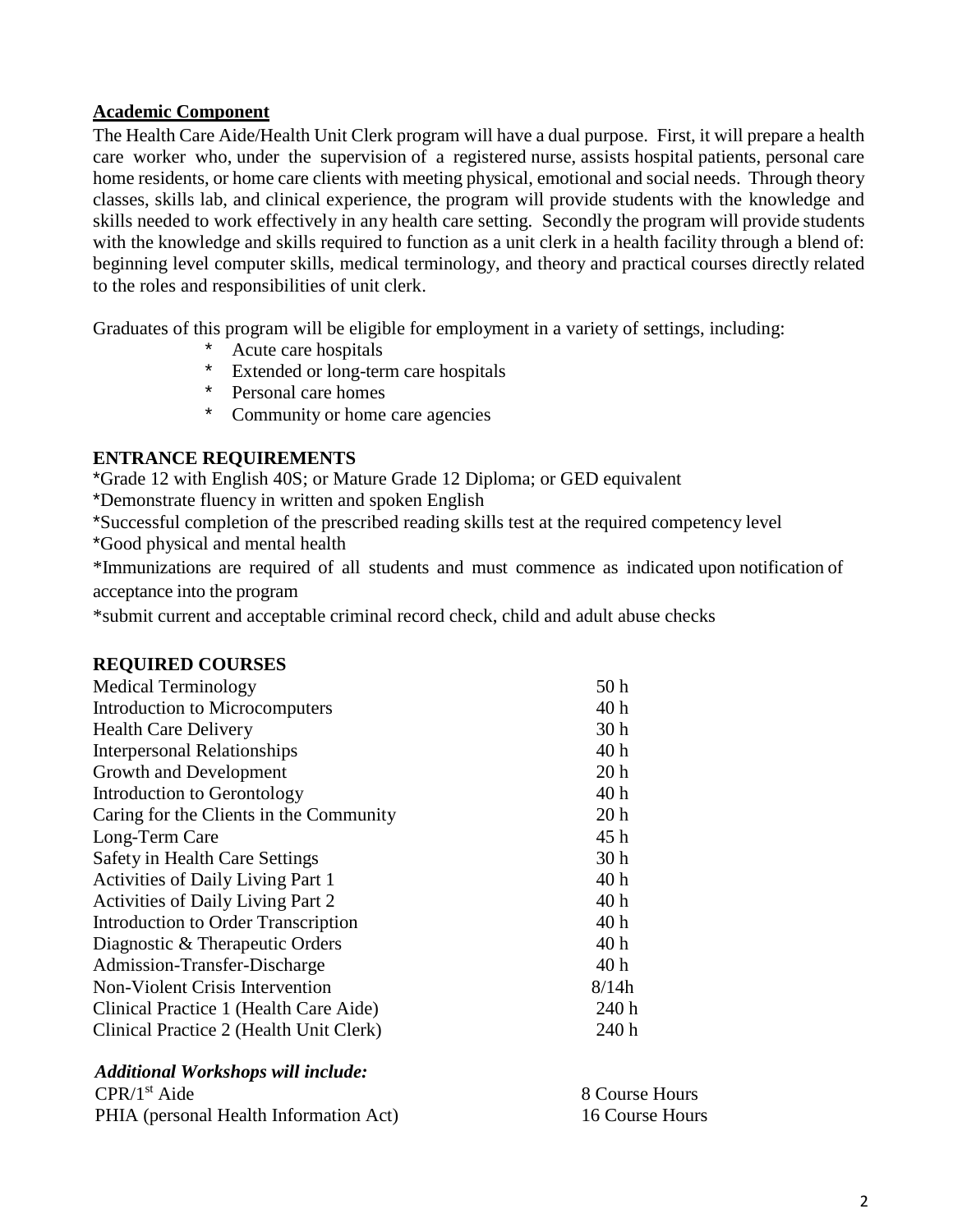# **COURSE DESCRIPTION**

# **Health Care Aide Courses:**

## **HEAL-1845 Health Care Delivery (30 h) (2 credit hours)**

This course offers a brief description of cultivating an understanding of the Manitoba health care system. Topics include the roles of individual members of the health care team, multiculturalism, ethical and legal considerations, problem-solving and the organization of workload, and the role of the health care aide in admitting, transferring and discharging patients.

## **HEAL-1001 Interpersonal Relationships (40 h) (3 credit hours)**

This course examines the process of communication and develops interpersonal communication skills. Learn how concepts such as basic human needs, the helping relationship, mental health and stress impact interpersonal relationships. Explore theory and practice related to written communication, job search skills and the use of medical terminology.

## **SEMR-9078 Non-Violent Crisis Intervention**

Non-Violent Crisis Intervention (R) program is a safe, non-harmful behavior management system designed to aid human service workers in the management of disruptive and assaultive people, even during the most violent moments. It has been developed by the Crisis Prevention Institute, a training organization devoted to training staff in the safe management of potentially violent individuals

## **HCAP-1006 Introduction to Gerontology (40 h) (3 credit hours)**

This course Explore the concepts of the aging process. Examine the critical issues that affect aging, personal adaptation to aging, and community resources. Topics include the demography of aging, societal and personal attitudes to aging, major theories of aging, physical aging, psycho-social aging, economic, social and political factors.

## **HCAP-1133 Long-Term Care (45h) (3 credit hours)**

This course identify role change and other tasks associated with the long-term care. Common health problems will be discussed. Rehabilitation and the promotion of independence are stressed. Other topics include mental health and illness, informal care giving, institutionalization and end-of-life care.

## **HCAP-1132 Growth and Development (20 h) (2 credit hours)**

This explore the concepts of a family unit and the role that each member plays. Examine the various stages of growth and development throughout the life cycle. The issue of domestic violence will also be addressed.

## **HEAL-1831 Safety in Health Care Settings (30 h) (2 credit hours)**

Principles of medical asepsis, infection control and prevention of the spread of communicable diseases are discussed. Accident and fire prevention, and the role of the health care aide/unit clerk in an emergency are stressed. Skills related to these topics will be practiced in a lab setting (includes the WHMIS workshop).

## **HCAP-1000 Activities of Daily Living, Part 1 (40 h) (3 credit hours)**

This course provides the learner with knowledge and skills to assist patients with activities of daily living (ADL). Topics include body mechanics, mobility, bed making, hygiene and grooming. Gain the knowledge and skills to assist clients with daily activities. Learn more about mobility, hygiene and grooming. You must also complete the skills lab.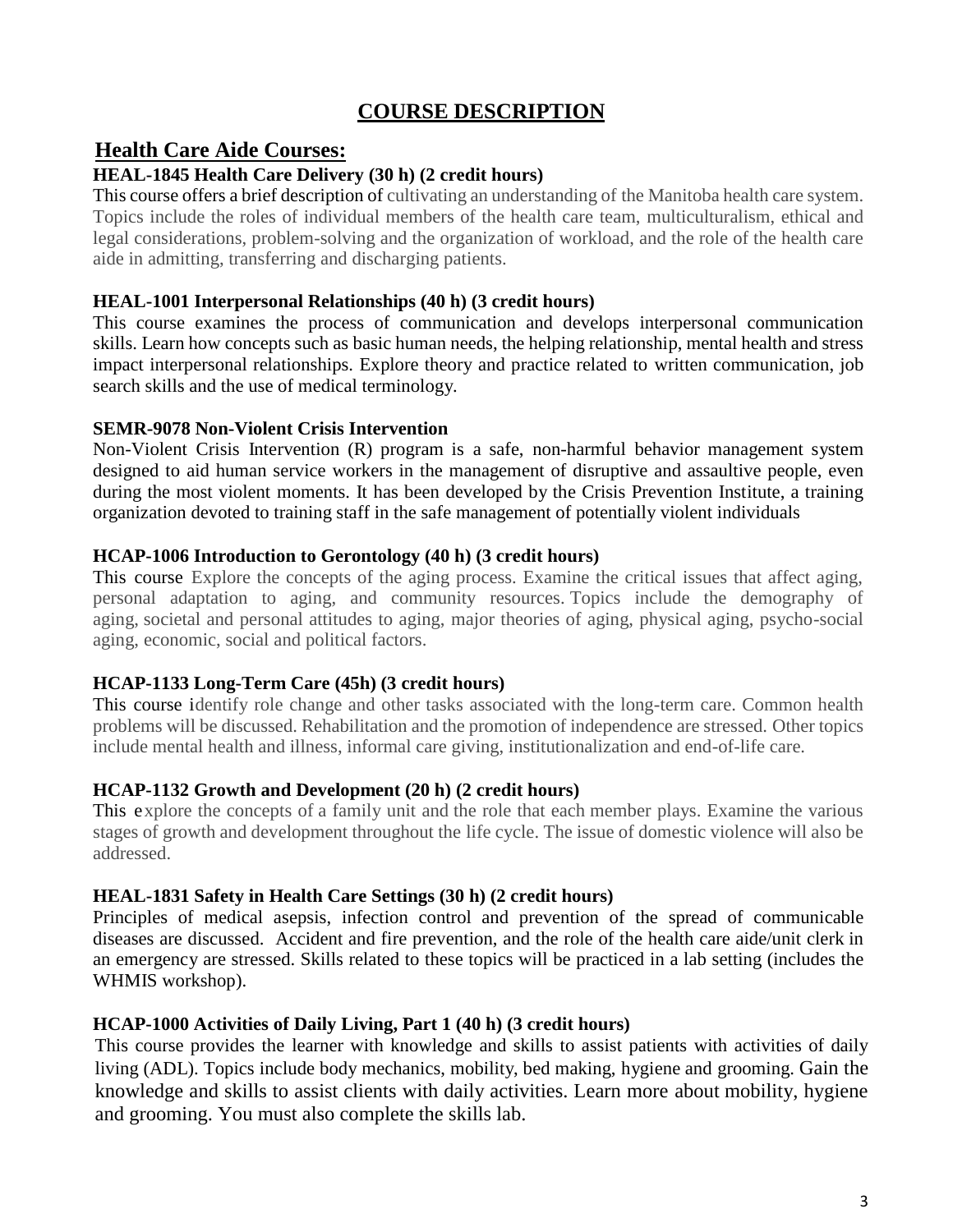#### **HCAP-1001 Activities of Daily Living, Part 2 (40 h) (3 credit hours)**

This course adds to the knowledge and skills learned in Activities of Daily Living (Part 1). Topics include nutrition, elimination, circulation, comfort, respiration, rest and sleep and care of the surgical patient. You must also complete the skills lab.

#### **HCAP-1131 Caring for Clients in the Community (20 h) (2 credit hours)**

This course examines home care and other community agencies and the services they provide to clients in the community. Discover the differences in caring for clients in community settings, and the special skills needed by direct service workers.

## **Health Care Aide Clinical Practicum (240 h)**

The clinical practice course is designed to provide students with the opportunity to apply, in the practice setting, the knowledge and skills learned in the theory courses. Students are eligible for clinical practice after successfully completing all theory courses. The clinical practice course is a minimum of six weeks (full-time) in length. Students will have a three-week clinical experience in both an acute and a longterm care setting. During clinical practice, students will practice directly with an experienced health care aide preceptor, under the supervision of a Red River College Polytech (RRC) clinical instructor. Clinical practice is arranged by Red River College Polytech. Unit assignments and individual shift schedules will be arranged according to the guidelines agreed upon by RRC and the health care facility. Please note that the clinical practice course requires a BLS for Health Care Provider certificate, proof of PHIA attendance, and RRC photo identification. Students must submit an Adult Criminal Record/Vulnerable Sector (ACRVS) check and a Provincial Child Abuse Registry (PCAR) check within six months prior to the start date of clinical.

# **Health Unit Clerk Courses:**

## **HEAL-1031 Medical Terminology (50 h)**

This course is an introduction to the technical language of medical science. It includes the fundamentals of medical language including word components, definitions, spelling and pronunciation using a systems approach. Basic anatomy and physiology are included to assist in understanding the structure and function of organs and systems in the human body.

#### **COMP-1081 Introduction to Micro Computers (40 h)**

This course will increase your knowledge of computer fundamentals using a current Windows operating system. Content includes an introduction to the Internet and common Microsoft Applications including Word, Excel and PowerPoint. If you are taking courses by distance delivery, you must have access to a computer with the appropriate Microsoft Office software and Microsoft Windows 7, 8 or 10.

## **HEAL-1022 HUC Order Transcription (40 h) (3 credit hours)**

This course is designed to provide students with knowledge of both generic and trade names of common medications. Student will be required to accurately process medication using a variety of administration routes.

#### **HEAL-1013 HUC Diagnostic and Therapeutic Orders (40 h) (3 credit hours)**

This course is designed to provide students with the knowledge and skills required to accurately process diagnostic and therapeutic orders.

#### **HEAL-1134 Admission-Transfer- Discharge (40 h) (3 credit hours)**

This course provides the knowledge and skills to manage the procedures for the admission, transfer and discharge of patients. Included in the course are preoperative and postoperative orders as well as the roles and responsibilities related to a patient death.